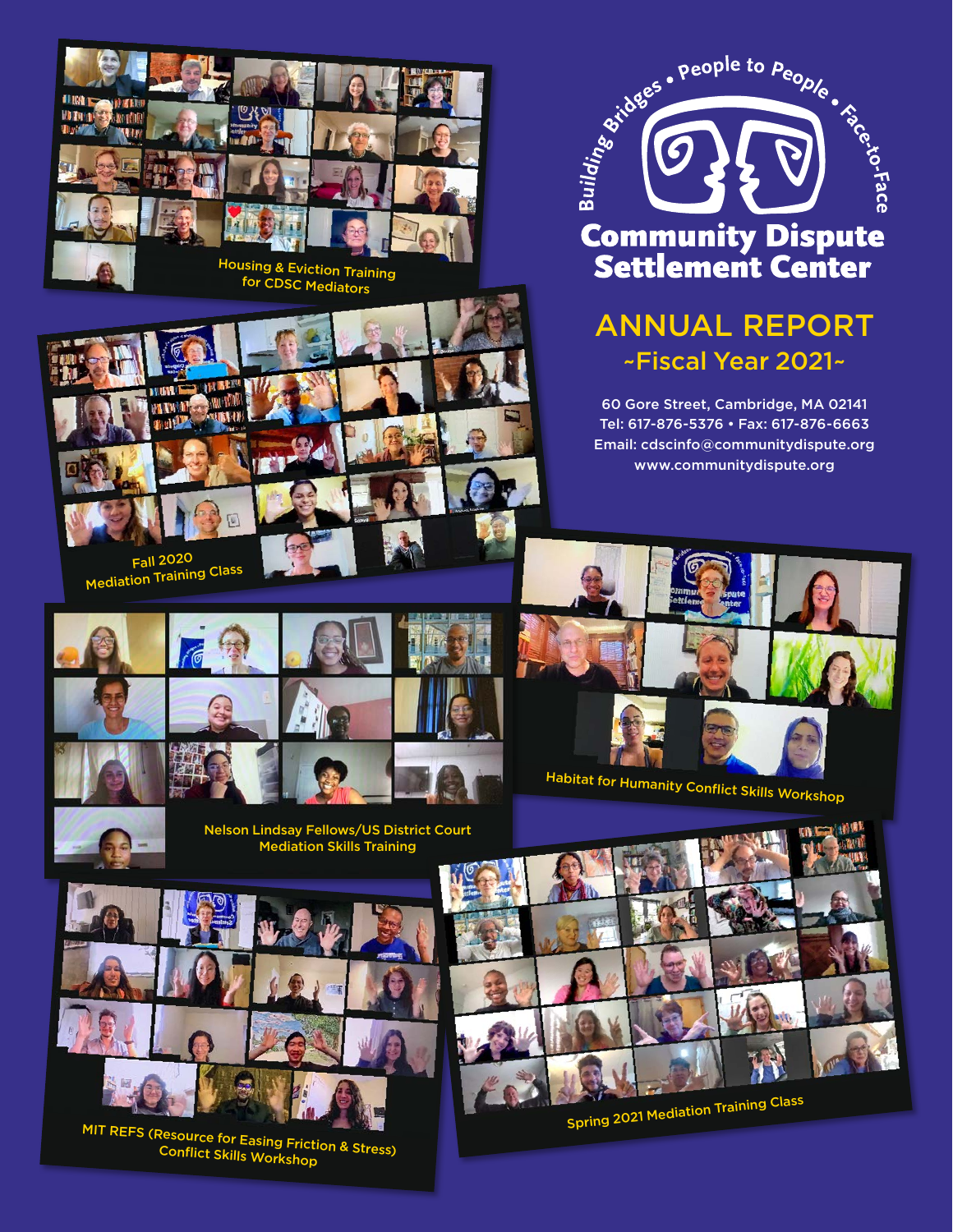Got Conflict?<sup>®</sup>

## OUR MISSION

Established in 1979, the Community Dispute Settlement Center (CDSC) is a private, not-for-profit mediation and training center dedicated to providing an alternative and affordable forum for resolving conflict.

CDSC promotes better ways to understand and deal with conflict through skilled teams of pro bono mediators, training programs in mediation and conflict management, and broad community outreach.

We are committed to making our services accessible to underserved populations and to addressing emerging community needs.

# **ELDERCARE**

**FAMILY: DIVORCE/SEPARATION** <sup>è</sup>Parent Mediation Program: 4 hours FREE mediation for eligible couples.

# **NEIGHBORS**

# **CONSUMERS/SMALL CLAIMS**

èMediate on-site in any of three District Courts: Cambridge, Waltham & Woburn.

### **TENANT/ LANDLORD**

**Mediation can** prevent eviction and the crisis of homelessness.

# **WORKPLACE**

Unaddressed conflict can impede productivity. Come talk it out.

# **LGBTQIA+**

**PARENTS/TEENS**

# **Mediate It!**

# **OUR SERVICES**

| <b>MEDIATION</b>                                                                                                                                                                                                                                                               |                                                                                                   | <b>CONFLICT</b><br><b>COACHING</b>                                                                                                                                  | <b>TRAINING</b>                                                                                                                                                                                                                                                       |                                                                                                                                                                           |  |
|--------------------------------------------------------------------------------------------------------------------------------------------------------------------------------------------------------------------------------------------------------------------------------|---------------------------------------------------------------------------------------------------|---------------------------------------------------------------------------------------------------------------------------------------------------------------------|-----------------------------------------------------------------------------------------------------------------------------------------------------------------------------------------------------------------------------------------------------------------------|---------------------------------------------------------------------------------------------------------------------------------------------------------------------------|--|
| <b>COMMUNITY</b><br>Family<br>- Divorce/Separation<br>- Parents/Teens<br>$-$ Elders<br>$-L$ GBTQIA+<br><b>Housing</b><br>Neighborhood<br><b>Prisoner Re-Entry</b><br>Workplace/Organizations<br><b>Community Partners</b><br>• Police<br>• Legal Services<br>• Social Services | <b>COURT</b><br><b>District</b><br>Probate & Family<br><b>Juvenile</b><br><b>Superior</b><br>Land | 1-to-1 conflict<br><b>strategies</b>                                                                                                                                | <b>MEDIATION</b><br><b>Basic</b><br>Advanced<br>Specialized, e.g.<br>$-$ Divorce<br>$-$ Elders<br>- Landlord/Tenant                                                                                                                                                   | <b>PRACTICUM</b><br><b>Supervised Mediation</b><br>for New Mediators<br>- Observe actual mediations<br>$-$ Co-mediate with<br>experienced mediators<br>- Receive feedback |  |
|                                                                                                                                                                                                                                                                                |                                                                                                   | <b>FACILITATION</b>                                                                                                                                                 |                                                                                                                                                                                                                                                                       |                                                                                                                                                                           |  |
|                                                                                                                                                                                                                                                                                | <b>YOUTH</b><br>$-$ Schools<br>- Communities                                                      | <b>FOR GROUPS</b><br>- Non-profit boards<br>- Workplace teams<br>- Housing communities<br>- Social change activists<br>- Municipal agencies<br>- Schools & Colleges | <b>CONFLICT SKILLS WORKSHOPS</b><br>- Staff/Managers in Human Services Organizations<br>- College Resident Advisors (RA's)<br>- Professional Groups: HR, Eldercare, Legal, Educators<br>- Youth: Leaders and Advocates<br>- Municipal/Public Entities/Law Enforcement |                                                                                                                                                                           |  |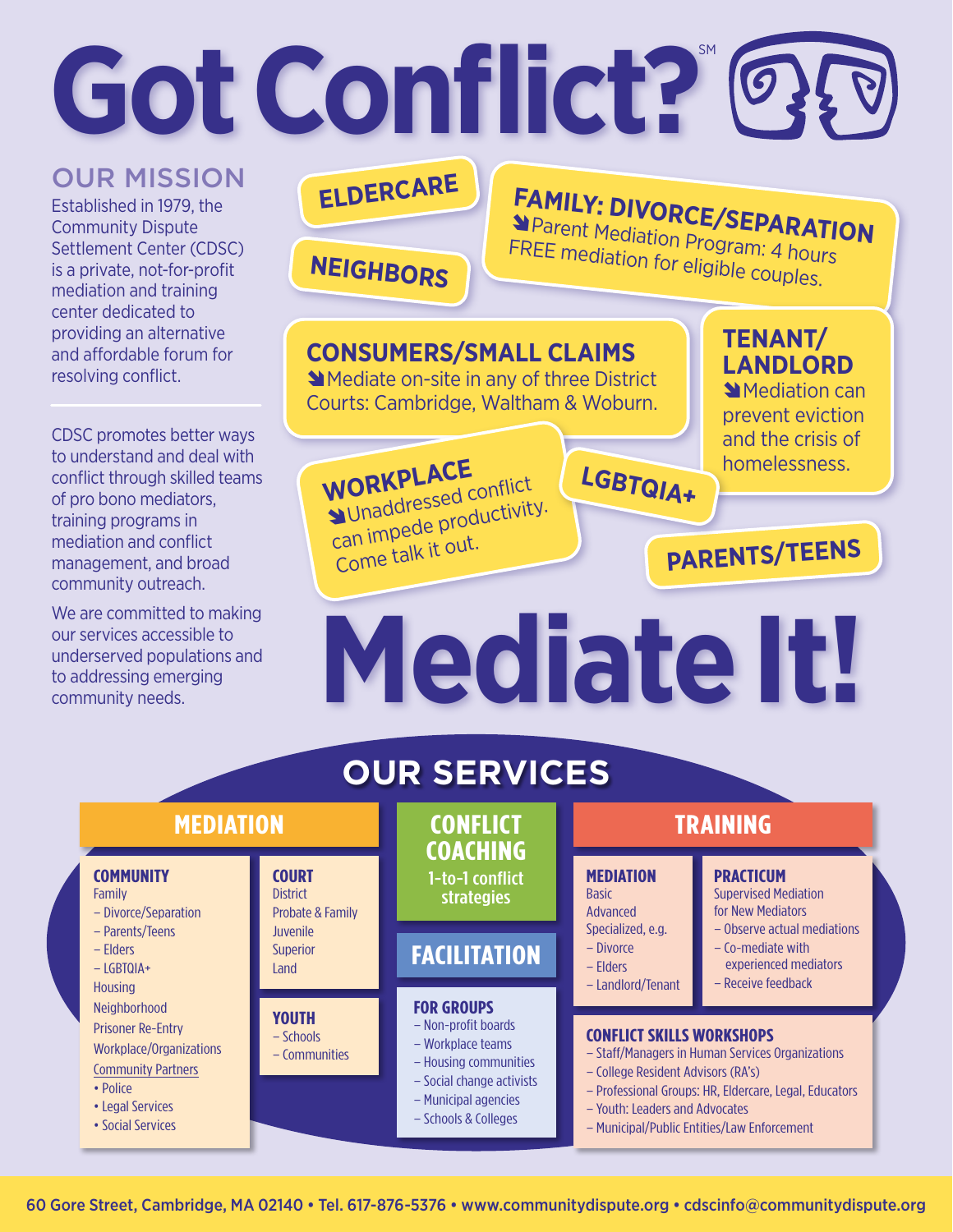# Why CDSC Matters: Leading a Conflict Revolution.

#### 1,154 people benefited from CDSC's peacemaking activities.

#### MEDIATION SERVICES: 522 people served.

*397 referrals screened and 82 disputes mediated.* CDSC measures success by progress toward resolution: 63% were resolved by mutual agreement, and the other 37% met face to face and heard each other's points of view; many gained new understanding and/or narrowed their issues.

**CDSC runs on volunteer power.** Our ability to leverage significant people resources makes CDSC both a cost-effective investment and an affordable low-cost option.

#### **68 Pro Bono Mediators donated 642 hours.**

9th Annual *Mimi Grosser Volunteer Recognition Award* went to four mediators for their outstanding service: Mark Bamford, Fred Golder, Deborah Heller, Jefferson Cruz Ruales.

#### TRAINING SERVICES: 632 people served.

- 38 new mediators launched, successfully completing 32-hour Mediation Training.
- 238 community members attended free *Got Conflict?* Info Sessions about our services.
- 240 people participated in Conflict Skills Workshops, increasing their confidence and competence in handling conflict.

#### *Got Conflict?*SM *Deal with Conflict Effectively: Tools for Your Toolbox:*

Customized conflict skills workshops for a diverse array of organizations and businesses:

- Youth peer leaders & adult youth advocates, at-risk youth and teen parents
- Elder residents in public housing and elder care professionals
- Professional groups of human services providers
- Resident Advisors (RA's) on college campuses and Grad Student Leader REFS = Resource for Easing Friction & Stress
- Workplace staff for team building within and external interaction with clients/customers/guests.
- First-time Homeowners

#### ACCOMPLISHMENTS:

**Response to COVID:** Due to the persistence of the COVID-19 pandemic, CDSC has successfully continued to adapt and re-invent our mediation and training services to be virtual, using Zoom platform and, if needed, telephone conferencing to continue to meet the needs of people experiencing conflicts during this most challenging time.

 **Homelessness Prevention & Eviction Diversion:** With state public funding, CDSC promoted and implemented housing mediation to help tenants and landlords navigate the pandemic-induced financial strains and access a complex array of resources with the goal of preventing evictions, preserving tenancies and supporting housing stability.

 **Diversity Initiative:** CDSC pro-actively engaged in a Diversity Equity & Inclusion initiative with the goal of increasing the diversity of our Mediators as to race/ethnicity and bi-lingual capacity, ultimately to better serve the multicultural needs of the community. CDSC hosted two listening sessions, to learn what's needed from voices in the community as well as from within CDSC. This is a marathon, not a sprint, and remains a CDSC strategic priority.

#### *Celebrating Community Peacemakers:*



At our annual *Spirit of Mediation* BASH Fall 2020, held virtually, CDSC presented its Community Peacemaker Award by honoring the life and legacy of the late Bobby Jo Leaster, in tribute to the memory of his extraordinary dedication as a Streetworker, advocating for at-risk youth and intervening to prevent gang violence.

#### BOARD OF DIRECTORS

Jack Esher, *President & Clerk* Attorney & Mediator, MWI/CBInsolvency LLC Ellen Waldorf, *Vice President*

Attorney & Mediator, eWaldorf Mediation Steve Bardige, *Treasurer* Marketing Consultant, Bardige Associates

Sean Ahern Attorney, Northeast Legal Aid Elizabeth A. Leahy Diector. of Advocacy and Stakeholder Engagement, MA Association of Health Plans

Cassandra D. Muñoz J.D. Candidate 2022, Suffolk University Law School

Eileen Scafidi Scafidi Communications

James McGuire JAMS

Cathy Mondell Attorney & Mediator, Mondell Dispute Resolution Delphene Mooney Director of Development Albany Medical Center Foundation

Edye Rulin Non-Profit Financial Manager Steve Seeche CDSC Pro Bono Mediator Board Chair, Mediators Beyond Borders

#### ADVISORY BOARD

James Grumbach, *President Emeritus* Attorney & Mediator

Alisha Bloom Versant Legal

Chris Karam Brodie Negotiation & Conflict Competency Coach CDSC Pro bono mediator

Bill Boris-Schacter Tonic Consulting Group

Debbie Evans Attorney & Mediator

Patrick Field Consensus Building Institute

Vivian Hsu HSU & Associates LLC

Claudia Kaufman Marketing Consultant

Fredie Kay Former Director, MA Office of Dispute Resolution

Victoria Lazzell Boston Private Bank

Michael Leshin Attorney & Mediator

Barbara Lund Fresenius Medical Care

Steven Manos Former Higher Education Administrator

Gail S. Packer *Executive Director* Soraya Tramontozzi

*Case Coordinator* Debra Filiurin *District Court Supervisor*

*Intern:* David London BU School of Social Work

VOLUNTEER MEDIATORS

Judy Abrams Chris Affleck Antonio Castro Aranda Mark Bamford Chandra Banks Barbara Beardslee John Berke Patricia Bernstein Brian Blancke Monique Bleriot Melissa Brodrick Halee Burg Jeanne Cleary Janice Durham Lydia Edwards Talia Engelhart Laura Fabiano Debra Filiurin Jeffrey Fink Cathleen Finn Ruth Freedman Kimberly Frizzi Molly Froelich Gary Gill-Austern

Daniele Goldberg Frederick Golder Dianne Hartman Deborah Heller Josh Hoch Jane C. Hoffmann Maria Joseph Chris Karam Arline Kardasis Roberta Kosberg Audrey J. Lee Jo-Ann Leinwand Steve Lilly-Weber Esther Lin Michelle Long John Maiona Harry Manasewich Miriam Mandell Amy Cashore Mariani Thomas Marton Mindy Milberg Yes Miller Steve Morr-Wineman

Shippen Page Cynthia Pasciuto Paul Pedulla Naomi Razso Ana Carolina Riella Richard Reilly Jefferson Cruz Ruales Cynthia Runge Roberta Schnoor Steven Seeche Susan Sloane Robert Smith Ann Sullivan Ellen Sullivan Mark A. Sullivan Doug Thompson Gillien Todd Robert Tuchmann Robert Tucker Kim Whelan Fran Whyman Patricia Zonnenberg

*Office Manager* Yes Miller *Housing Case Manager* Daniele Goldberg *Youth Coordinator*

Amy Nee

Danae Kristiansen

Rafaela Serrano Attorney & Mediator Jacqueline Sonnabend

Consultant at Ignite

Conna Weiner Independent Mediator, Arbitrator and Consultant

Emily Weiner Associate Director of The Lewis Institute and Babson Social Innovation Lab

John G. Wofford Mediator

Frank Zito

CBIZ Tofias

**STAFF**